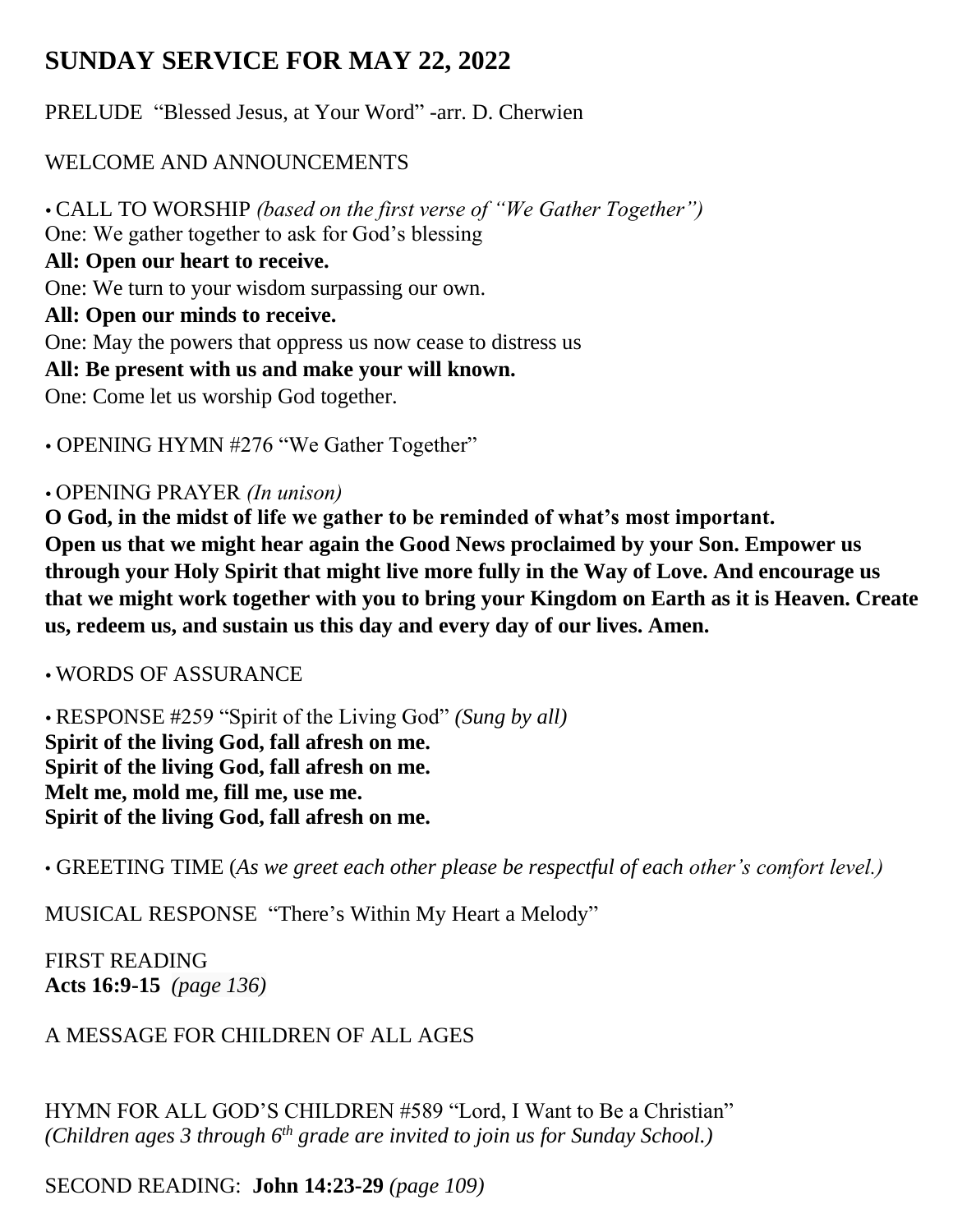SERMON "A Legacy of Love" *Rev. Tim Perkins*

CHORAL ANTHEM "Peace Be with You" -M. McDonald

AN OFFERING OF PRAYER (PRAYERS OF THE PEOPLE)

THE LORD'S PRAYER *(In unison)*

**Our Father, who art in heaven, hallowed be thy name. Thy kingdom come, thy will be done, on earth as it is in heaven. Give us this day our daily bread, and forgive us our debts, as we forgive our debtors. And lead us not into temptation, but deliver us from evil, for thine is the kingdom, and the power, and the glory,**

**forever. Amen.** 

### CALL TO OFFER OUR TIME AND TALENTS

*(Offering plates can be found at the center doors outside the sanctuary. Giving is also possible online through VANCO MOBILE on our website and through the sharing of your gifts in service.)*

• OFFERTORY RESPONSE #47 "Doxology" *(Sung by all)*  **Praise God from whom all blessings flow; praise God, all creatures here below; praise God above, ye heavenly hosts: Creator, Christ, and Holy Ghost. Amen.**

• THE DEDICATION

SENDING HYMN #484 "We've a Story to Tell to the Nations"

• BENEDICTION

 CHORAL BENEDICTION "Let Us Now Depart in Thy Peace" -arr. L.H. Bristol *(The congregation is invited to join in singing the second time.)*

POSTLUDE "Grand Epilogue" -E. Broughton

## **Enter to Worship – Depart to Serve**

*Our time of worship concludes at the end of the Postlude. If you would like to remain in the sanctuary to listen to this music written and played to glorify God, please do so quietly. If not, please leave the Sanctuary quietly.*